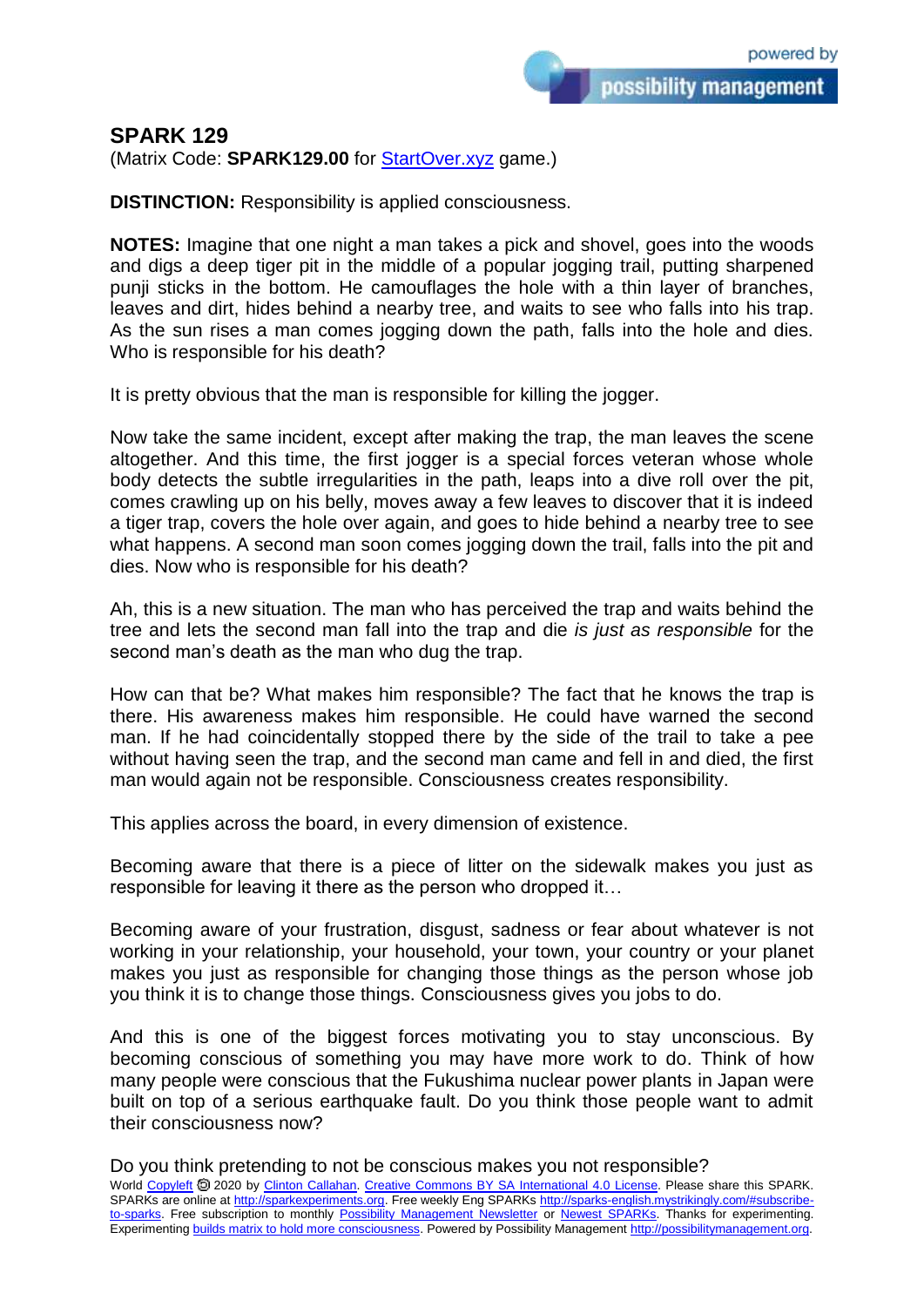Since this principle has been banished from modern education, we have generation after generation of people trying to avoid being conscious, or at least trying to be sure nobody else sees they are conscious. What about you?

## **EXPERIMENTS:**

Now that you are aware that avoiding responsibility equates to trying to avoid consciousness, what if you test out a different experiment for a while? What if you completely reverse your orientation? What if you let your consciousness show up in its full capacity and listen to what it says?

What if your consciousness is giving you ongoing instructions for detailed actions in your everyday life if you would respect it and listen?

**SPARK129.01** LETTING NEW AWARENESS INSPIRE BEHAVIOR CHANGE. Here is one tiny personal example of doing this experiment. All my life I've eaten General Mills brand *Cheerios* ® breakfast cereal. This particular morning I was absentmindedly reading the ingredients on the side of the box and noticed *cornstarch* on the list. The question suddenly came into my mind: *Is this cornstarch from genetically modified corn?* The box gave no clue. So I telephoned the company and asked. They said, "Yes." I was shocked that it had taken me so long to figure this out. Finally I was prepared to face the reality of this contamination. I asked the General Mills woman to please tell her boss that because their products contain GMO ingredients and the boxes are not marked I will never eat their products again for the rest of my life.

Earth will be dead before people accidently gain enough consciousness to create sustainable culture. The edgeworkers, the leaders, the activists, the people with enough courage to go first are changing their behavior and taking a stand for changed systems. This would include you.

This means that if you become aware that the company you work for fabricates its products with sweatshop labor, or pumps toxic byproducts into landfills, waterways, the atmosphere or people's bodies, or externalizes costs to society or developing nations or future generations to maximize its profits, or uses unfair business practices to kill independent shops to put in franchises for greater market penetration, or extracts rapidly diminishing resources, or manufactures weaponry or nuclear products, or purchases politicians for special interest laws, etc. then you see that your consciousness is giving you instructions. Are the instructions to dedicate your life to making that company more successful? Are the instructions to take the company apart from the inside so it either radically transforms (see [www.postgrowth.org\)](http://www.postgrowth.org/) or goes out of business? Are the instructions to leave the company? No one else can tell you what the instructions from your own consciousness are. The one thing you can be sure of is that the instructions are not to be less conscious in order to avoid responsibility for what you see.

**SPARK129.02** LETTING NEW AWARENESS INSPIRE YOU TO ASK FOR FEEDBACK. When you catch yourself looking at someone and thinking: *Why are you*